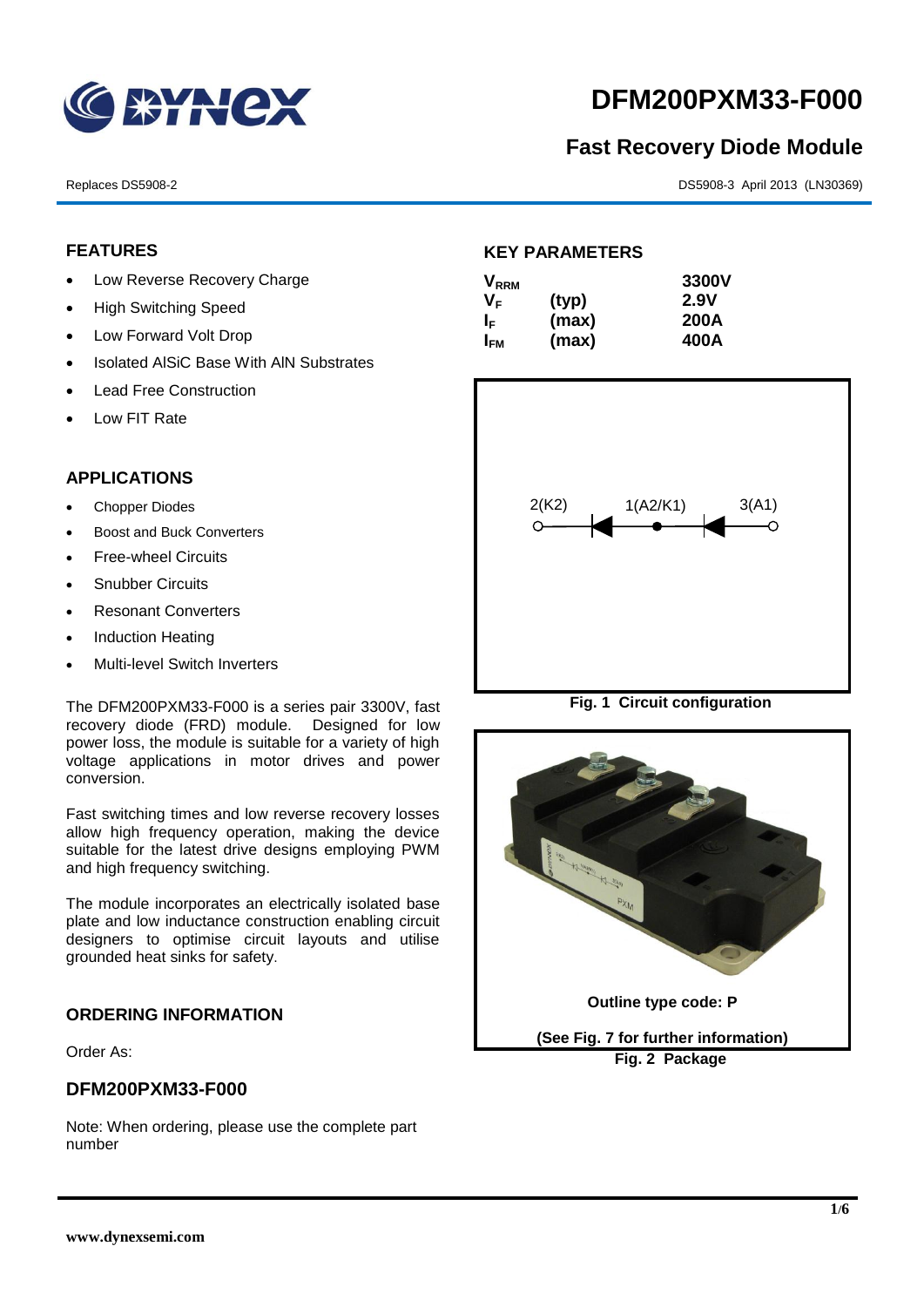#### **ABSOLUTE MAXIMUM RATINGS**

Stresses above those listed under 'Absolute Maximum Ratings' may cause permanent damage to the device. In extreme conditions, as with all semiconductors, this may include potentially hazardous rupture of the package. Appropriate safety precautions should always be followed. Exposure to Absolute Maximum Ratings may affect device reliability.

#### **Tcase = 25°C unless stated otherwise**

| Symbol                 | <b>Parameter</b>                | <b>Test Conditions</b>                                   |      | <b>Units</b> |
|------------------------|---------------------------------|----------------------------------------------------------|------|--------------|
| <b>V<sub>RRM</sub></b> | Repetitive peak reverse voltage | $T_i = 125$ °C                                           | 3300 | V            |
| $I_F$                  | Forward current (per arm)       | DC, $T_{case} = 70^{\circ}$ C                            |      | A            |
| $I_{FM}$               | Max. forward current (per arm)  | $T_{\text{case}} = 105^{\circ}C, t_{p} = 1ms$            | 400  | A            |
| $I^2t$                 | $I2t$ value fuse current rating | $V_R = 0$ , $t_p = 10$ ms, $T_i = 125$ °C                | 20   | $kA^2s$      |
| $P_{\text{max}}$       | Max. power dissipation          | $T_{\text{case}} = 25^{\circ}C$ , $T_i = 125^{\circ}C$   | 1040 | W            |
| $V_{\sf isol}$         | Isolation voltage - per module  | Commoned terminals to base plate.<br>AC RMS, 1 min, 50Hz | 6000 | $\vee$       |
| $Q_{PD}$               | Partial discharge - per module  | IEC1287, $V_1$ = 3500V, $V_2$ = 2600V, 50Hz RMS          | 10   | рC           |
| V <sub>RRM</sub> DC    | DC Voltage stability            | 25°C at sea level, 100 FITs                              | 2200 | V            |

### **THERMAL AND MECHANICAL RATINGS**

| Internal insulation material:     | AIN              |
|-----------------------------------|------------------|
| Baseplate material:               | AISiC            |
| Creepage distance:                | 33mm             |
| Clearance:                        | 20 <sub>mm</sub> |
| CTI (Comparative Tracking Index): | >600             |

| Symbol           | <b>Parameter</b>                                      | <b>Test Conditions</b>                        | Min   | Typ. | <b>Max</b> | <b>Units</b> |
|------------------|-------------------------------------------------------|-----------------------------------------------|-------|------|------------|--------------|
| $R_{th(i-c)}$    | Thermal resistance (per arm)                          | Continuous dissipation -<br>junction to case  | -     |      | 96         | °C/kW        |
| $R_{th(c-h)}$    | Thermal resistance -<br>case to heatsink (per module) | Mounting torque 5Nm<br>(with mounting grease) |       |      | 16         | °C/kW        |
| $T_i$            | Junction temperature                                  |                                               | $-40$ | ۰    | 125        | $^{\circ}C$  |
| $T_{\text{stg}}$ | Storage temperature range                             |                                               | $-40$ |      | 125        | $^{\circ}C$  |
|                  |                                                       | Mounting - M6                                 |       |      | 5          | Nm           |
|                  | <b>Screw Torque</b>                                   | Electrical connections - M5                   | -     |      | 4          | Nm           |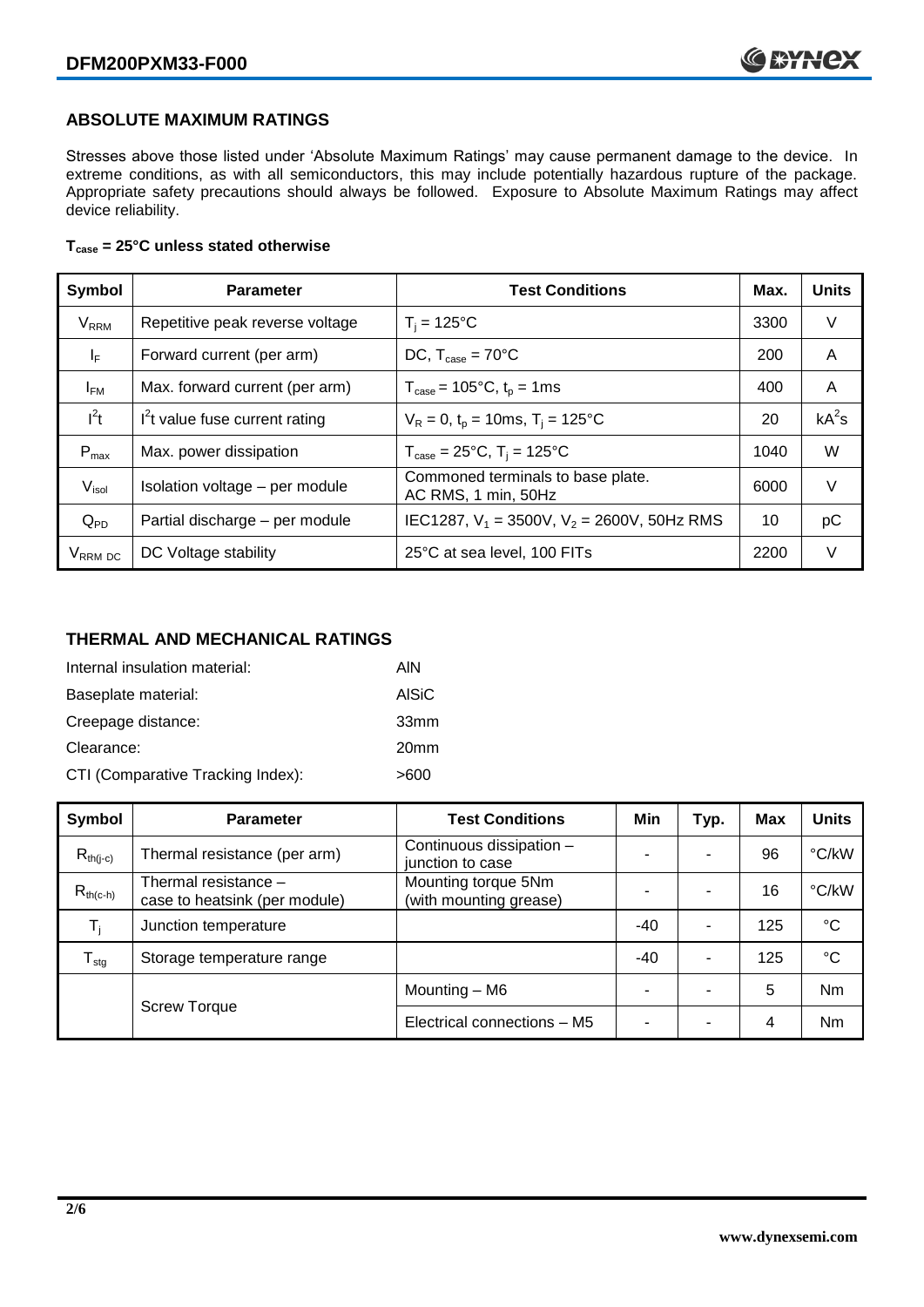### **STATIC ELECTRICAL CHARACTERISTICS – PER ARM**

#### **Tcase = 25°C unless stated otherwise.**

| <b>Symbol</b> | <b>Parameter</b>     | <b>Test Conditions</b>                 | Min | Typ | Max | <b>Units</b> |
|---------------|----------------------|----------------------------------------|-----|-----|-----|--------------|
| $I_{\rm RM}$  | Peak reverse current | $V_R = 3300V$ , T <sub>i</sub> = 125°C |     |     | 15  | mA           |
| $V_F$         | Forward voltage      | $I_F = 200A$                           |     | 2.9 |     |              |
|               |                      | $I_F = 200A$ , $T_i = 125^{\circ}C$    |     | 3.0 |     |              |
| Lм            | Inductance           | $\blacksquare$                         |     | 40  |     | nH           |

#### **DYNAMIC ELECTRICAL CHARACTERISTICS – PER ARM**

#### **Tcase = 25°C unless stated otherwise**

| Symbol          | <b>Parameter</b>                        | <b>Test Conditions</b>  | Min | тур. | Max | <b>Units</b> |
|-----------------|-----------------------------------------|-------------------------|-----|------|-----|--------------|
| $Q_{rr}$        | Reverse recovery charge<br>$I_F = 200A$ |                         |     | 80   |     | μC           |
| 1 <sub>rr</sub> | Peak reverse recovery current           | $V_R = 1800V$           |     | 150  |     | A            |
| $E_{rec}$       | Reverse recovery energy                 | $dl_F/dt = 1600A/\mu s$ |     | 75   |     | mJ           |

#### **Tcase = 125°C unless stated otherwise**

| Symbol                     | <b>Parameter</b>              | <b>Test Conditions</b>  | Min | Typ. | Max | <b>Units</b> |
|----------------------------|-------------------------------|-------------------------|-----|------|-----|--------------|
| $\mathsf{Q}_{\mathsf{rr}}$ | Reverse recovery charge       | $I_F = 200A$            |     | 125  |     | μC           |
| - Irr                      | Peak reverse recovery current | $V_R = 1800V$           |     | 160  |     | Α            |
| $E_{rec}$                  | Reverse recovery energy       | $dl_F/dt = 1600A/\mu s$ |     | 130  |     | mJ           |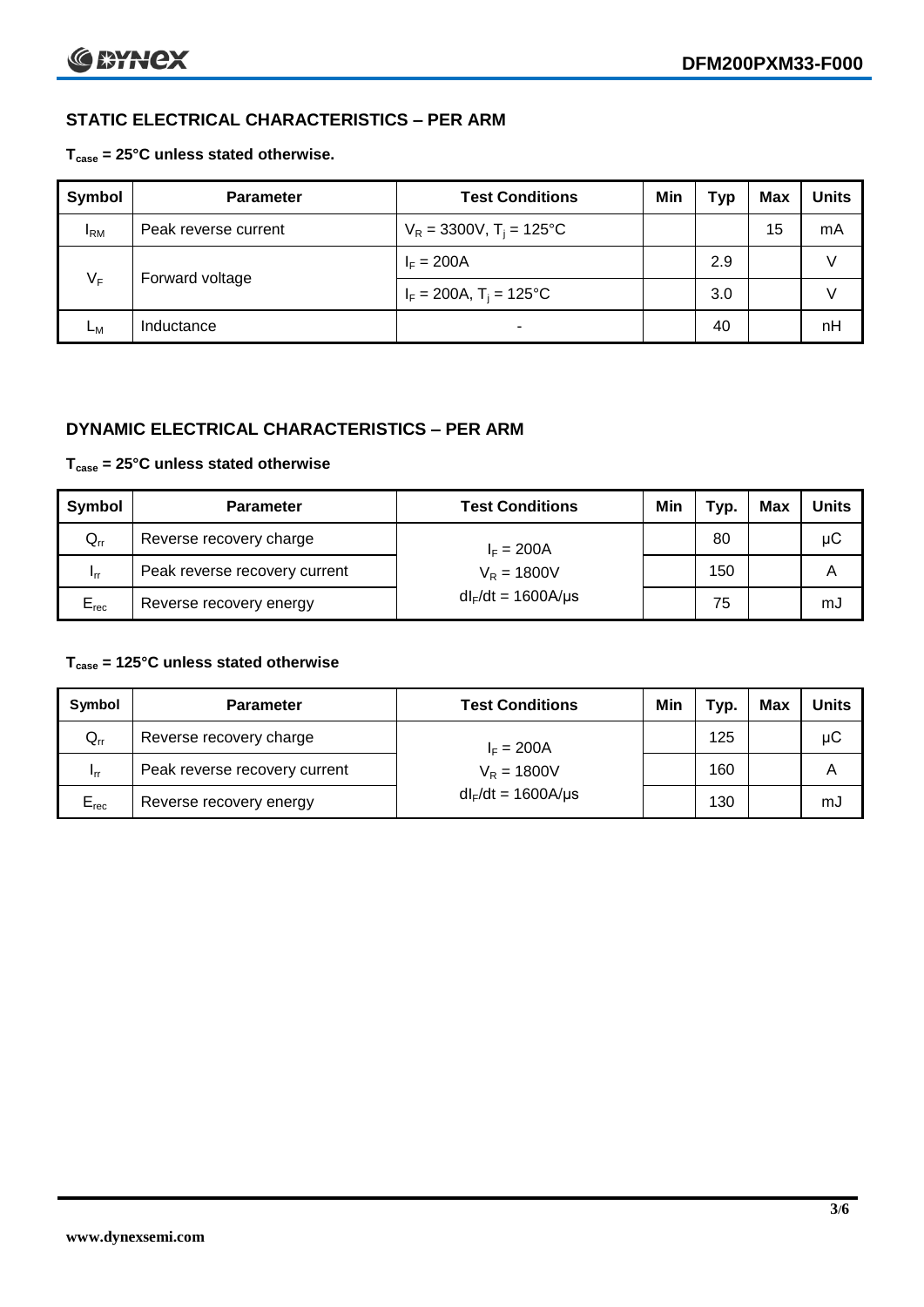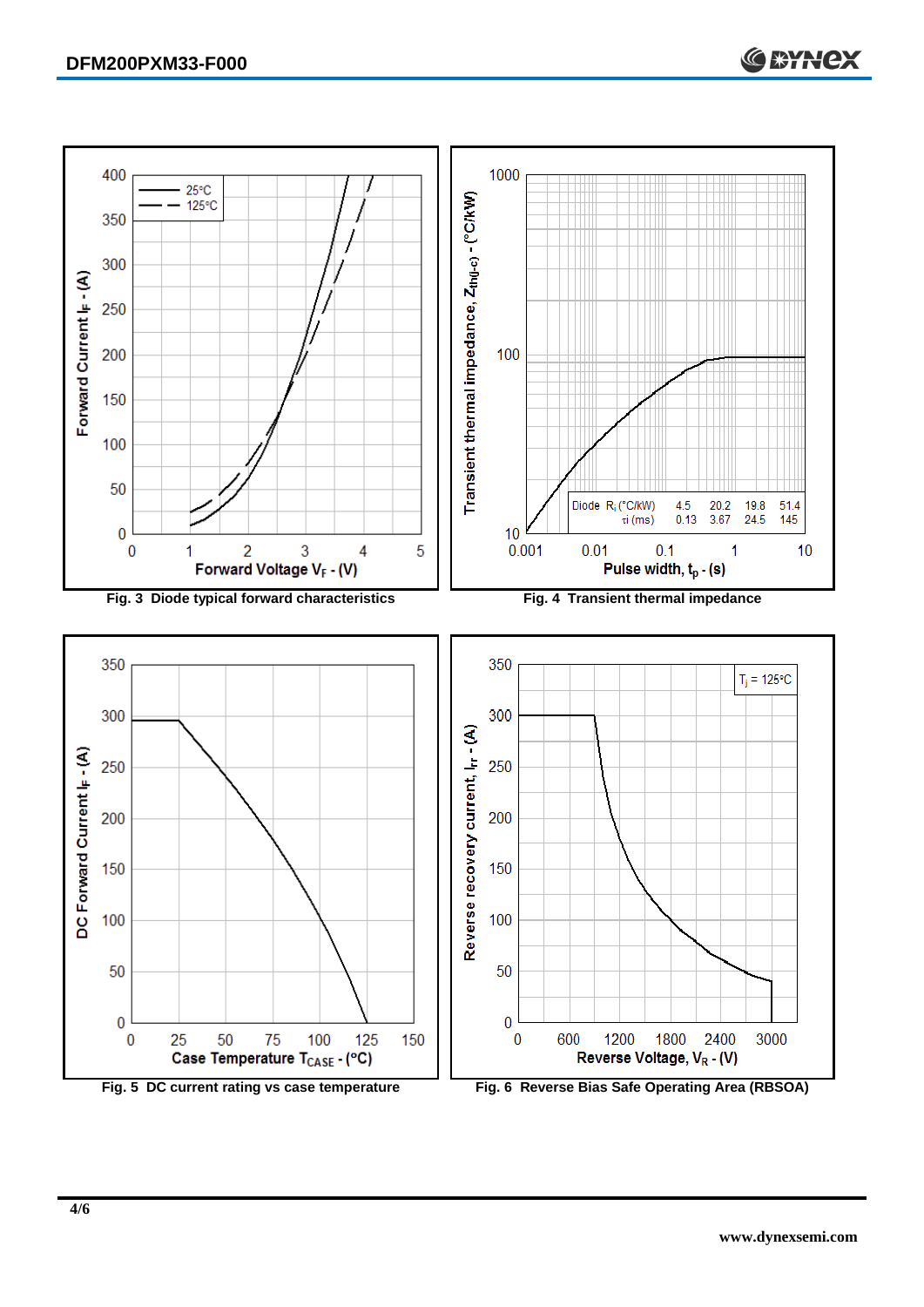

#### **PACKAGE DETAILS**

For further package information, please visit our website or contact Customer Services. All dimensions in mm, unless stated otherwise. **DO NOT SCALE.**